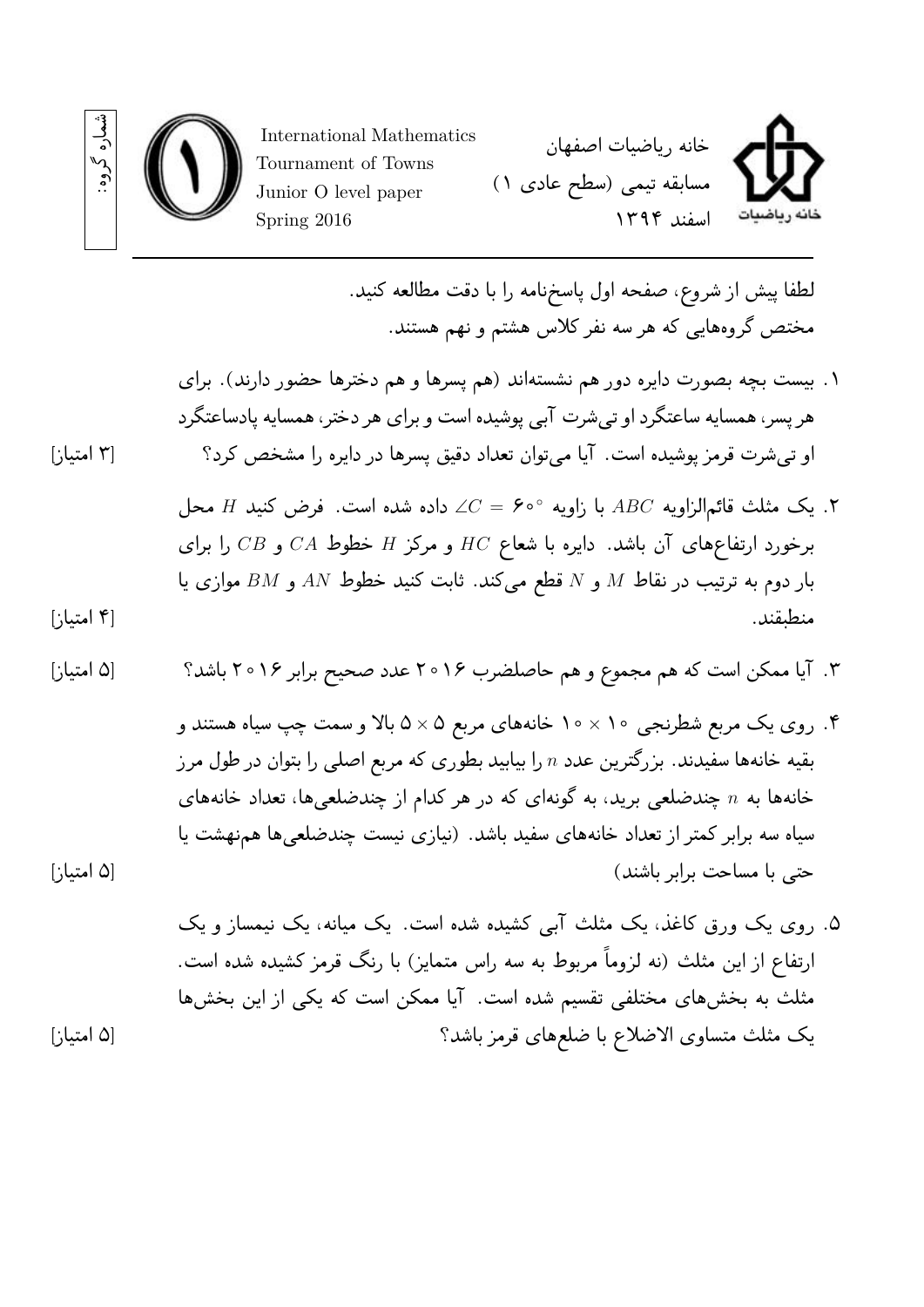

*The result is computed from the three problems with the highest scores. Grades 8 – 9 (ages 13-15).*

points problems

3

4

5

5

- 1. Twenty children stand in a circle (both boys and girls are present). For each boy, his clockwise neighbour is in a blue T-shirt, and for each girl, her counterclockwise neighbour is in a red T-shirt. Is it possible to determine the precise number of boys in the circle?
	- 2. Given an acute-angled triangle  $ABC$  wth  $\angle C = 60^\circ$ . Let *H* be the point of intersection of its altitudes. The circle of radius *HC* centered at *H* meets the lines *CA* and *CB* for the second time at points *M* and *N* respectively. Prove that lines *AN* and *BM* are parallel or coincide.
- 3. Is it possible that the sum and the product of 2016 integers are both equal to 2016?
	- 4. On a checkered square  $10 \times 10$  the cells of the upper left  $5 \times 5$  square are black and all the other cells are white. What is the maximal *n* such that the original square can be dissected (along the borders of the cells) into *n* polygons such that in each of them the number of black cells is three times less than the number of white cells? (The polygons need not be congruent or even equal in area.)
	- 5. On a list of paper, a blue triangle is drawn. A median, a bisector and an altitude of this triangle (not necessarily from three distinct vertices) are drawn red. The triangle dissects into several parts. Is it possible that one of these parts is a regular triangle with red sides?

5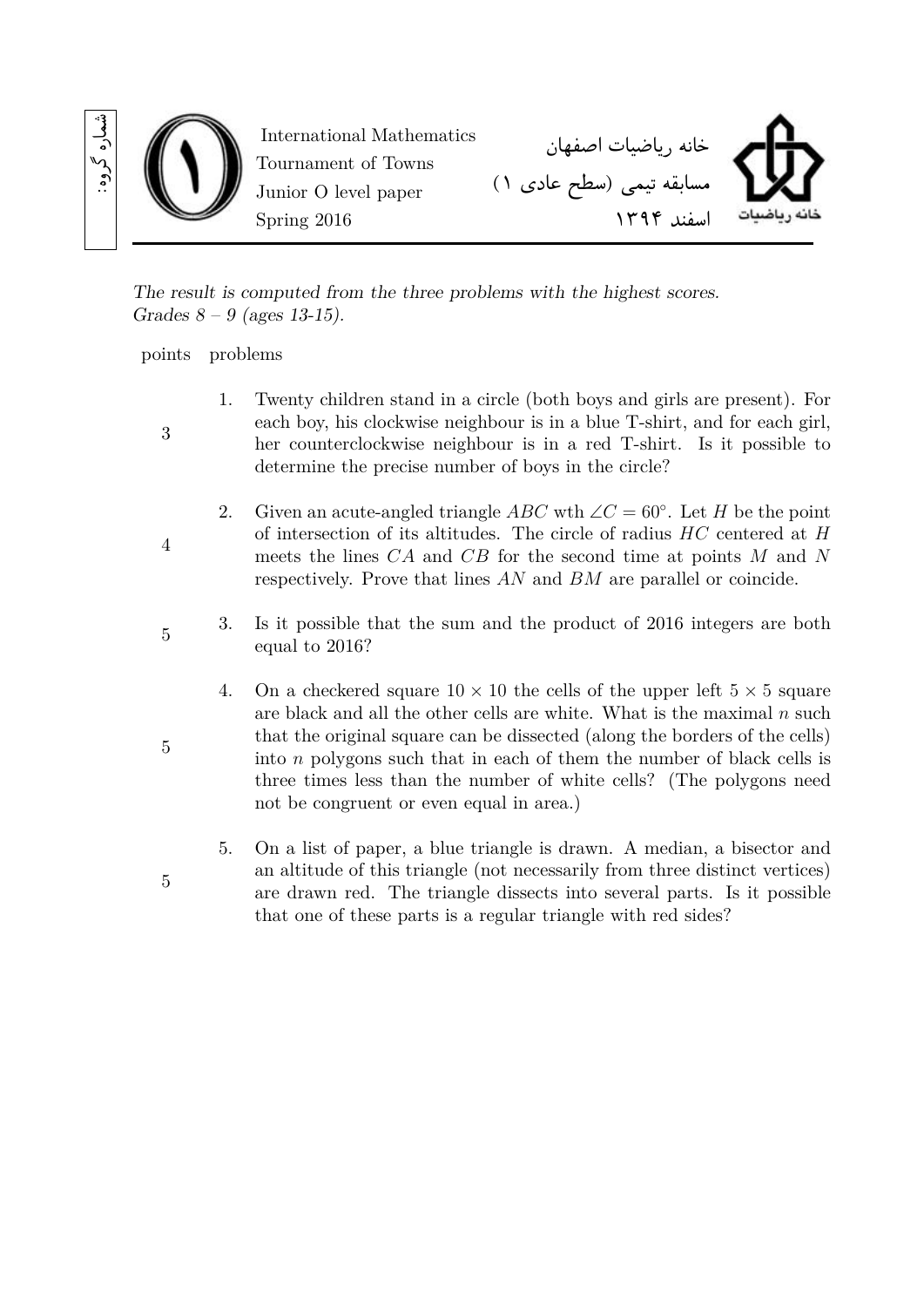

(لطفا پيش از شر وع، صفحه اول پاسخنامه را با دقت مطالعه کنيد.)

- ۱. یک نقطه درون یک چهارضلعی محدب به همه رئوس چهار ضلعی و چهار نقطه دیگر وصل شده است، به طوری که هر ضلع شامل یکی از آن چهار نقطه است. چهارضلعی به هشت مثلث تقسیم شده است که شعاع دایره محیطی آنها برابر است. ثابت کنید مستطیل اولیه محاطی است (یعنی چهار راس مستطیل ر وی یک دایره است). [۴ امتیاز]
- .۲ آیا ممکن است که هم مجموع و هم حاصلضرب ۲۰۱۶ عدد صحیح برابر ۲۰۱۶ باشد؟ [۴ امتیاز]
- .۳ ر وی یک مربع شطرنجی ۱۰ *×* ۱۰ خانههای مربع ۵ *×* ۵ بالا و سمت چپ سیاه هستند و بقیه خانهها سفیدند. بزرگترین عدد *n* را بیابید بطوری که مربع اصلی را بتوان در طول مر ز خانهها به *n* چندضلعی برید، به گونهای که در هر کدام از چندضلعیها، تعداد خانههای سیاه سه برابر کمتر از تعداد خانههای سفید باشد. (نیازی نیست چندضلعیها همنهشت یا حتی با مساحت برابر باشند) [۴ امتیاز]
- .۴ یک کارخانه مخارجش را در بودجهاش به تومان و در ۱۰۰ بند قرار داده است. هر کدام از ۱۰۰ عدد بدست آمده حداکثر دو رقم اعشار دارند. هر حسابدار یک کپی از این لیست دارد و دو عدد در آن را انتخاب میکند و آن دو را جمع میزند. سپس رقمهای اعشاری مجموع را (درصورت وجود) حذف کرده و رقم حاصل را به جای آن دو عدد مینویسد. در لیست جدید که شامل ۹۹ عدد است به طور مشابه عمل فوق را انجام میدهد و اینکار را تکرار میکند تا یک عدد صحیح باقی بماند. نتیجه نهایی برای همه حسابدارها متفاوت شده است. حداکثر تعداد ممکن حسابدارها چند است؟ [۶ امتیاز]
- .۵ وسط هر یک از ۱۲ یال یک مکعب، علامتگذاری شده است. آیا یک کره الزاماً شامل همه این نقاط میشود، اگر آن کره شامل (a (حداقل ۶ نقطه علامتگذاری شده باشد؟ [۳ امتیاز] (b (حداقل ۷ نقطه علامتگذاری شده باشد؟ [۳ امتیاز]